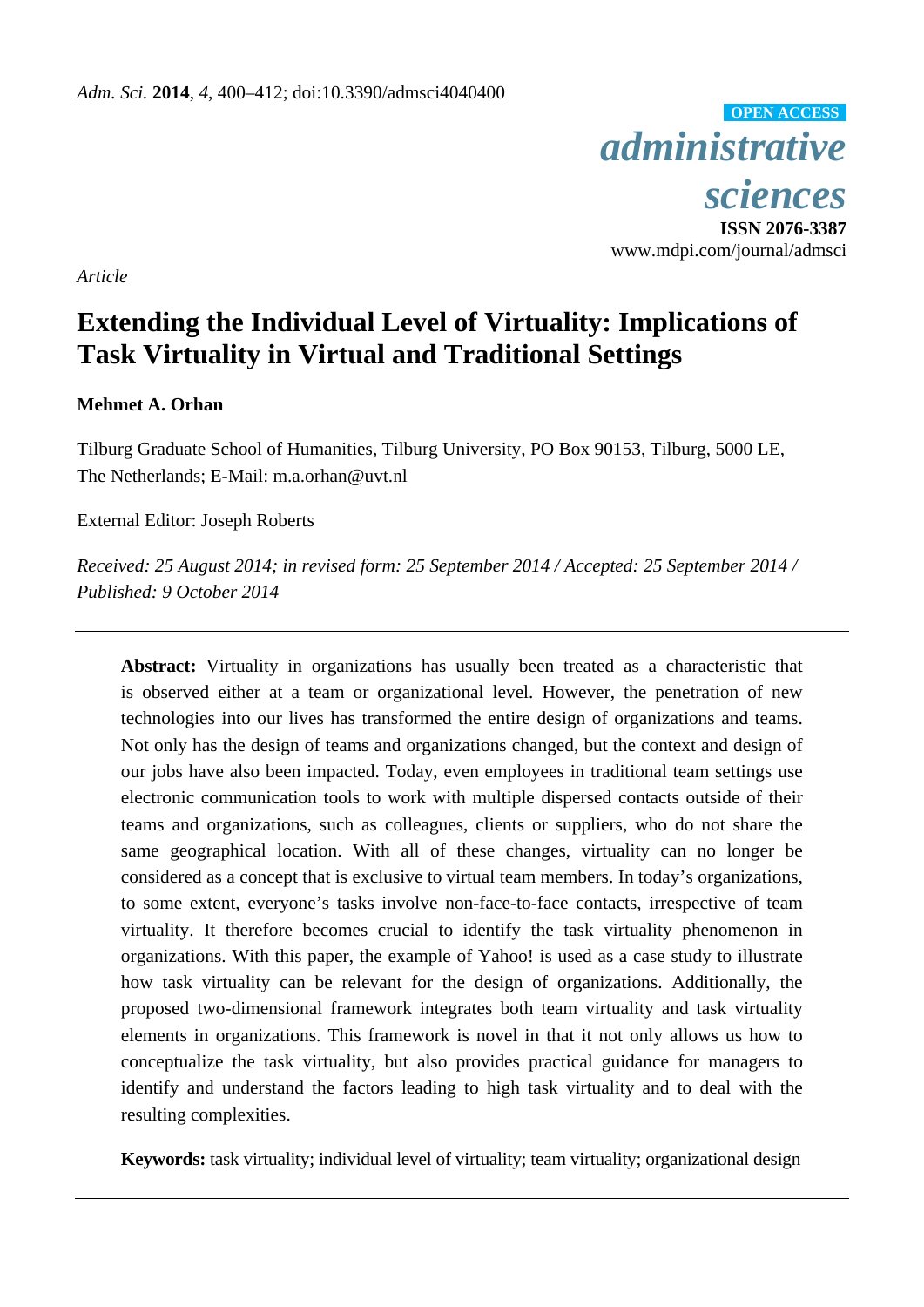## **1. Introduction**

Communication with non-face-to-face contacts has been increasingly sophisticating our lives more than anything else. Today, we sell our products to customers we never physically see. We collaborate globally with peers and colleagues we never actually meet. When needed, we hire freelancers from a part of the world that we have actually never visited. Regardless of whether our teams or our organizations are virtual, the increased involvement of non-face-to-face contacts in our daily tasks has complicated how we deal with others.

Oldham, Hackman and Stepina [1] define "dealing with others" as one of the core dimensions in their job characteristics model. It is described as "The degree to which the job requires the employee to work closely with other people in carrying out the work activities (including dealings with other organization members and with external organizational 'clients.')" [1] (p. 6). Since this model was developed, the way we deal with others has evolved significantly, both inside and outside of the organization. Organizations, teams and, consequently, jobs are becoming more virtual as we increasingly communicate and perform tasks with non-face-to-face contacts. Researchers have found distinct benefits and challenges of virtuality within organizations and, particularly, within teams. Previous studies have recognized that virtual team structures bring challenges, such as a lack of social cues, inexistence of socio-emotional linkages, limited social relations and a decreased sense of connectedness with others [2–4], in addition to ambiguity and difficulties in communication and coordination of work [2,5,6]. One of the pioneering literature review studies in virtual team research reported negative psychological experiences among virtual collaborators, such as isolation due to the lack of face-to-face contact [7]. However, researchers have widely ignored another important form of virtuality: virtuality at an individual level [8]. As a result, we do not know much about the implications of individual virtuality, because the individual dimension still suffers from many misconceptions and unknowns. This situation brings the need to assess the individual level of virtuality more in detail, as the context and design of the tasks we perform become more virtual. Our proposed framework enables managers and practitioners to use the unique task virtuality perspective to assess their organizational design through the conceptualization of how task virtuality relates to team virtuality and how it differs from it.

In this paper, task virtuality, an individual level of virtuality, is introduced as a new concept that can be considered as a latent and important factor in organizations for organizational design practitioners. The practical relevance of this concept is explained through a real-life example faced at Yahoo! (hereinafter, Yahoo). With this article, it is argued that task virtuality can be observed even in non-virtual teams and conventional settings. We contend that even in a traditional workplace, one's roles and tasks may involve a high degree of dependency on non-face-to-face contacts. As a result, increasing dependency on non-face-to-face contacts carries additional challenges for individual performance. Individuals, who have limited physical connection with their networks in knowledge extensive settings, consequently know less about their networks and the expertise of the network [9]. This situation discourages employees from collaborating and communicating with others that are not physically contacted. Thus, "out of sight, out of mind" could be perceived as a major challenge for many employees.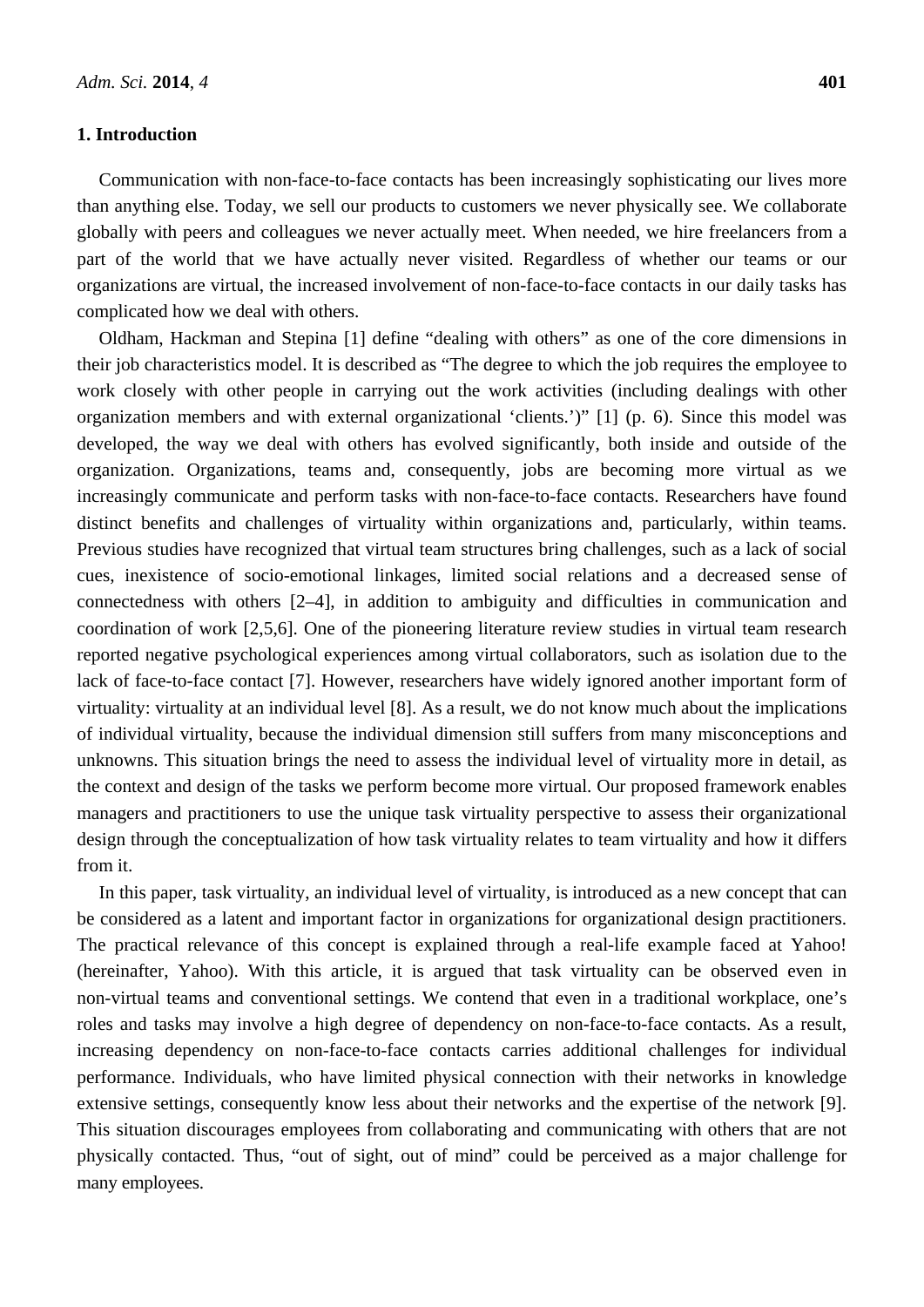#### **2. What Happened at Yahoo in 2013?**

To address this challenge, in 2013, Yahoo's Marissa Mayer released a confidential memo that called off the employees' flexible remote-working option. It soon leaked to the public and sparked criticism from the press, as well as from the advocates of virtual team collaboration [10]. Its negative publicity was due to the fact that this move was perceived as hugely damaging to virtual team collaboration at Yahoo. This came at a time when empirical findings directly contradicted Marissa Mayer's actions. As a reaction to Mayer, one of the early virtual team researchers, Lipnack [11], shared the empirical findings based on Majchrzak and colleagues' study [12] that proved that co-location of team members was not a requirement for innovation and productivity. However, with off-site working, employees not only become separated from their team members, but also from their colleagues, co-workers, clients and potentially all others. Apparently, the implications of Mayer's decision were beyond virtual teamwork. Several questions that need to be asked include whether the announcement's purpose was to abandon virtual team work to better understand the difference between virtual team work and virtual collaboration. Was the memo saying that all team members have to share the same location? Did that mean Yahoo employees from California and New York offices could no longer setup virtual teams? Additionally, what about global virtual teams? Did the memo mean that all globally dispersed employees of Yahoo had to be located in one single office? Or did this decision have different impacts on virtual collaboration than most of those others think? It was not clear that the announcement alone captures the direct effects on virtual teams. The existing accounts fail to resolve the misconception of virtuality between the team and individual level. Therefore, before proceeding to examine task virtuality, it will be necessary to highlight the concept of virtuality.

#### **3. The Concept of Virtuality**

A virtual team is usually defined as a group of people, composed of members that are geographically dispersed and mostly dependent on electronic communication tools [13–16]. With the advances of technology, global networks within and between organizations have become easier to establish. "Global virtual teams" are characterized as virtual teams whose members are dispersed around the globe [17]. Virtual teams, whether global or not, have two common characteristics: First, the members lack face-to-face communication with each other, and second, the members largely depend on electronic communication tools [13]. However, over time, researchers have agreed on assessing team virtuality as a continuum rather than an on-off dichotomy, as the degree of virtuality of teams may differ based on the level of face-to-face communication and electronic communication usage [18]. We therefore maintain that team virtuality is a concept that applies to most, if not all, organizations to some degree.

Besides team virtuality, the individual level of virtuality is considered as an extension of team virtuality [8,19]. The concept is defined as "the degree of to which an individual relies on computer mediated communication" [19] (p. 355). Therefore, based on the current model, where individual virtuality is a subset of team virtuality, theoretically, one could say that the higher the team virtuality, the higher the individual level of virtuality, and *vice versa*. Although the current model is theoretically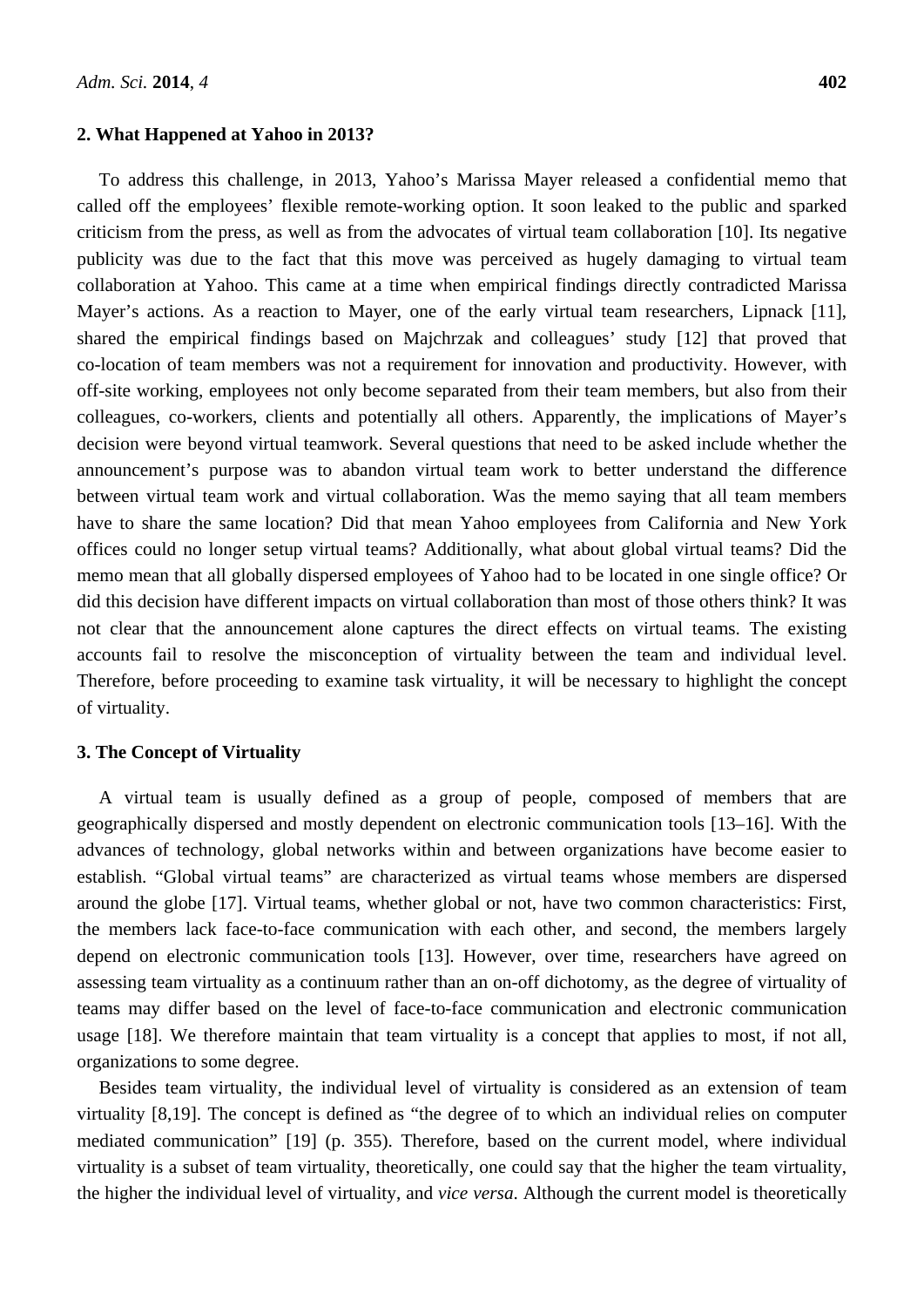and logically sound, it does not accurately represent reality. This is due to the fact that the degree of the reliance on computer mediated communication is free from team virtuality. Therefore, we propose task virtuality as a new concept, since the reliance on computer mediated communication with non-face-to-face contacts can be high no matter what the team virtuality is.

Task virtuality can be defined as the level of coordination, collaboration and interaction required with non-face-to-face contacts on which an employee is dependent to complete assigned tasks. This definition challenges the directional relation between task and team virtuality, as we argue that task virtuality is not necessarily a direct outcome of team virtuality. This assumption consequently puts task virtuality out of the broader topic of team virtuality. While task virtuality can be a direct outcome of team virtuality, it should be considered as a distinct concept that every task possess. The determinant of this depends on how much non-face-to-face contacts are involved in assigned tasks. The next section clarifies task virtuality in detail.

#### **4. Task Virtuality Explained**

A new way of working has evolved. With the involvement of ICT tools and flexible work arrangements, small geographical distances can become chasms, while large geographical distances can become closer. Therefore, we no longer assess geographical dispersion as a distracting condition in organizational design, as it is used to be [20]. Remote work arrangements, such as home-office and off-site working, enable the necessary environment for team flexibility, but team virtuality is only one aspect of this flexibility. We have experienced that organizations themselves have become more virtual; call center operations can be migrated from the U.S. to India or shared service centers can centralize certain functions covering worldwide operations. Teams become more virtual, either to capture the best talents around world or to serve in different geographies [21]. This new set of networked, non-face-to-face relations brought the need to assess the virtuality individuals encounter. Therefore, we discuss and position the task virtuality concept as a job characteristic that can be encountered in both virtual and non-virtual team settings with a two-dimensional framework illustrating the possible different formations of team virtuality and task virtuality.

Task virtuality has existed at the individual level in every form of organizational structure since the penetration of the Internet to the workplace, yet it does not exist in models of organizational design. Team virtuality has been the primary focus of these models, while the impacts of task virtuality have been ignored.

We propose that task virtuality can be identified and assessed using two criteria. First is the physical proximity to others, and second is the degree to which electronic communication tools are relied upon to collaborate, cooperate and interact with others to complete assigned tasks. Therefore, the key determinant of the task virtuality is how much the employee is dependent on the non-face-to-face contacts while completing assigned tasks. The higher interdependency of virtual team members will have a stronger impact on both team and task virtuality aspects, since each team member is dependent on others to coordinate their tasks virtually. For example, a virtual project team can be considered as an example of members with high task virtuality driven by team virtuality. The virtual team depends on the collaboration, cooperation and interaction of dispersed project team members, and the project success is highly dependent on each member's input. On the other hand, members of a traditional team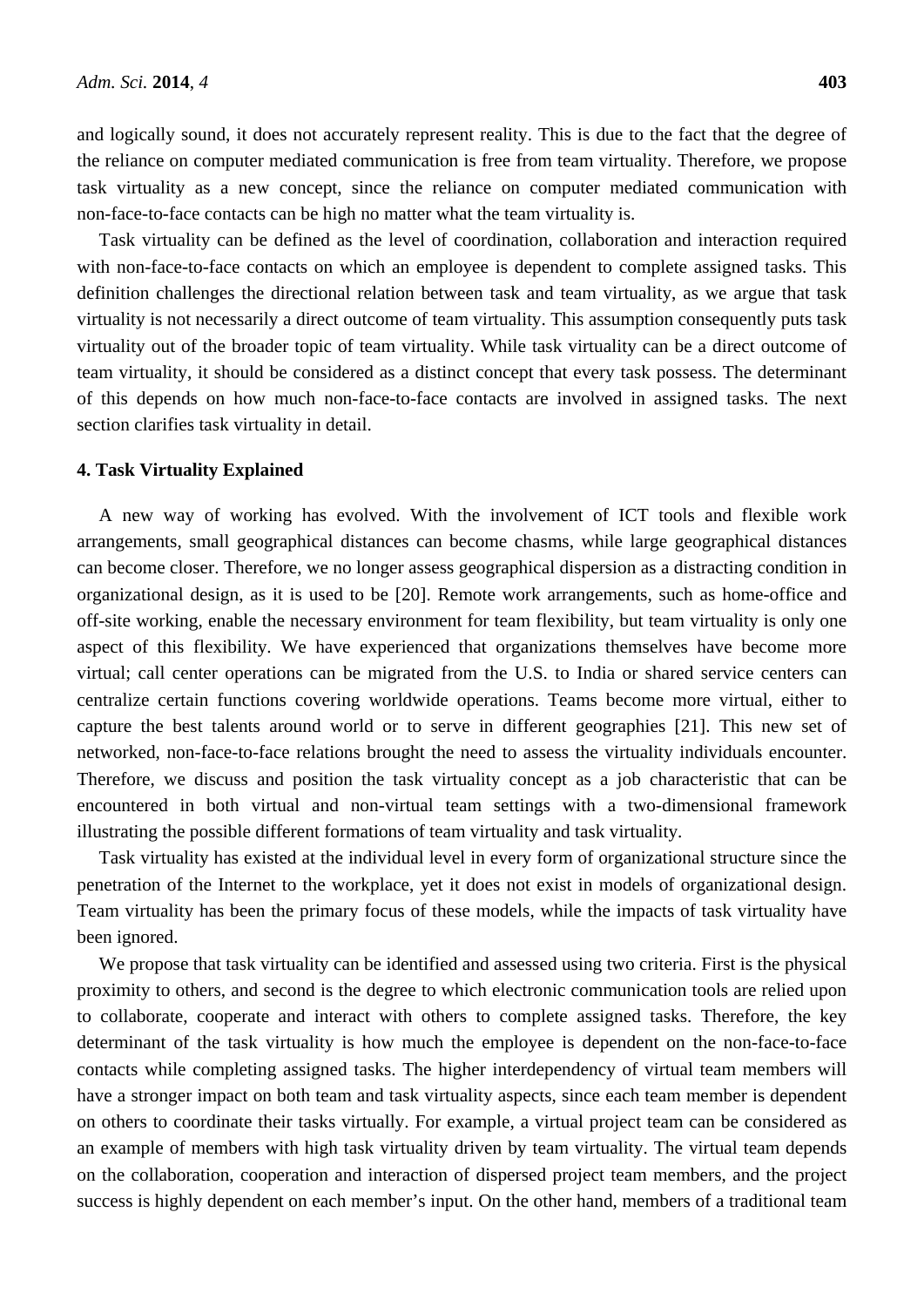may have widely varied task virtuality profiles, which is not dependent on their co-location, but on other variables, such as the level of the dependency on the coordination, collaboration and interaction of work with non-face-to-face contacts. As a result, not only "dealing with others" becomes an important factor in the classical job characteristics model developed by Oldham and colleagues [1], but also the nature of how these others (e.g., colleagues, clients, suppliers, *etc.*) are dealt with, contacted and interacted; whether virtually or face-to-face.

As we have discussed, task virtuality is not necessarily dependent on team virtuality. Different levels of task virtuality have different implications from an organizational management perspective and necessitate different management strategies. Higher team virtuality may influence organizational behaviors and attitudes, yet a high level of task virtuality may be ignored although fundamentally important. For example, the virtuality of a team may not be as important as task virtuality if team members perform tasks that require a high level of collaboration and interaction with others who are physically distant. In this instance, there will be a high dependency on non-physical co-workers and a resulting increase in the virtuality of the role and associated tasks. In this example, team virtuality alone may cause confusing conclusions if task virtuality is not examined. Therefore, we propose the following two-dimensional framework of virtuality in teams (See Table 1), capturing task virtuality in addition to team virtuality.

|                                                                        |      | The degree of dependency on<br>coordination/collaboration/interaction with<br>non-face-to-face contacts (both inside and outside of an<br>organization, including team members) |                      |
|------------------------------------------------------------------------|------|---------------------------------------------------------------------------------------------------------------------------------------------------------------------------------|----------------------|
|                                                                        |      | low                                                                                                                                                                             | high                 |
| The degree of face-to-face<br>interaction contact with<br>team members | high | Low team virtuality                                                                                                                                                             | Low team virtuality  |
|                                                                        |      | low task virtuality                                                                                                                                                             | high task virtuality |
|                                                                        | low  | High team virtuality                                                                                                                                                            | High team virtuality |
|                                                                        |      | low task virtuality                                                                                                                                                             | high task virtuality |

**Table 1.** Two-dimensional framework of virtuality.

#### *4.1. Proposition 1*

A high degree of face-to-face contact with team members leads to low team virtuality, and a low degree of dependency on non-face-to-face contacts leads to low task virtuality.

Low team virtuality and low task virtuality is experienced in teams where all of the interactions, either within the team or outside, depend on face-to-face contact. Sports teams can be considered as the best example, as there is no virtuality in place. No particular attention to the task virtuality is required in the organizational design, because all ties in an employee's network are dealt with face-to-face.

## *4.2. Proposition 2*

A high degree of face-to-face contact with team members leads to low team virtuality, and a high degree of dependency on non-face-to-face contacts leads to high task virtuality.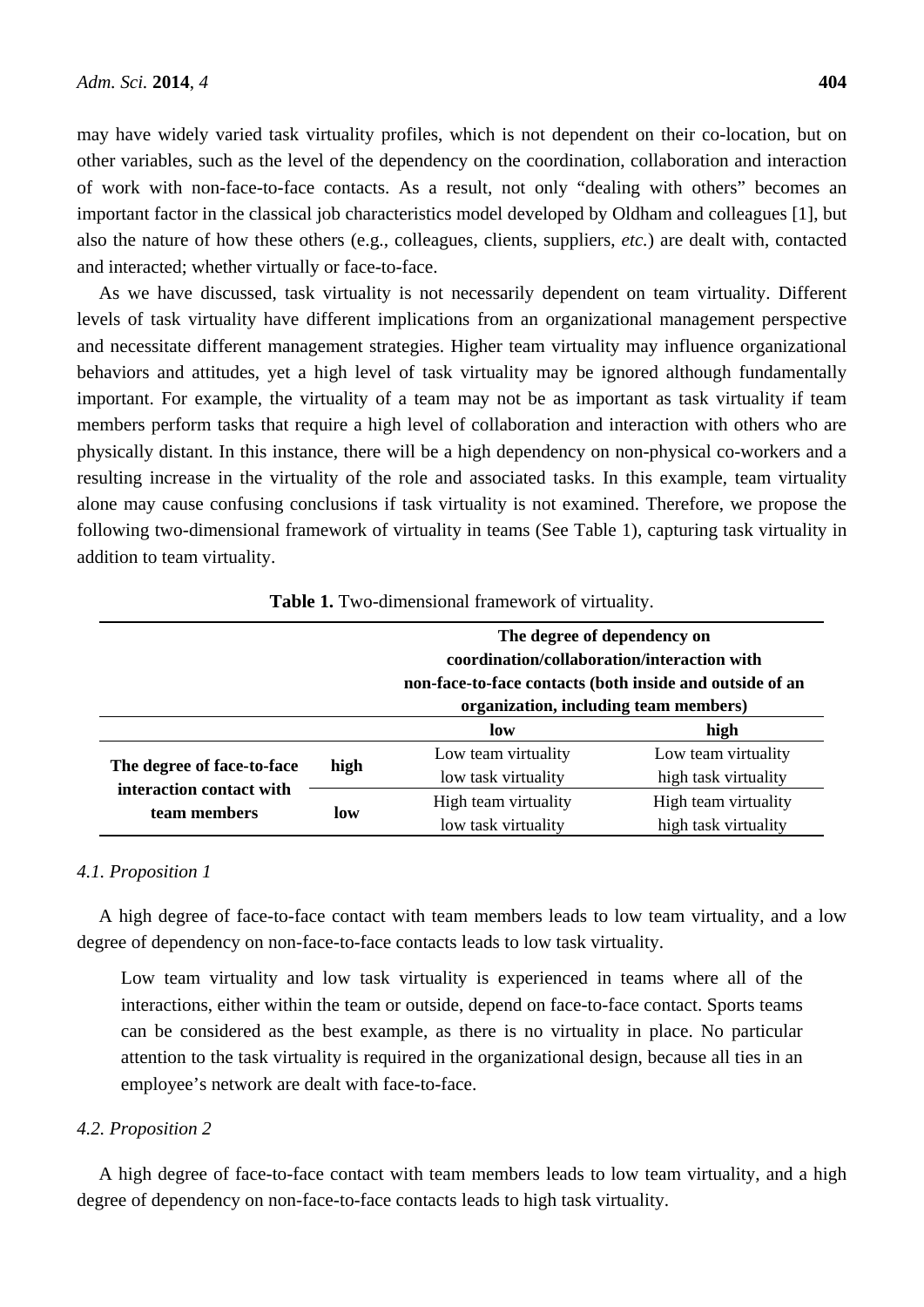Low team virtuality and high task virtuality is the situation where, even though an employee is a member of a traditional face-to-face team, the role and related tasks require higher dependency on non-face-to-face contacts. One example would be a regular faculty member teaching only online classes. Special attention may be required, because the virtuality is not considered as an important element in the design of organizations, because it may not be observed at a team or organizational level. Similarly, employees working in global call centers can be considered as a well-fit example, since the virtuality of their teams is minimal considering that team members are co-located, yet their work is highly dependent on people who are contacted via electronic communication tools. Another factor that can influence high task virtuality in traditional team settings is horizontal information linkages that are connected via electronic communication tools. In this case, team virtuality would be irrelevant, because the high task virtuality is caused by the dependence on the collaboration/coordination and interaction with non-face-to-face contacts that are outside of the team.

#### *4.3. Proposition 3*

A low degree of face-to-face contact with team members leads to high team virtuality, and a low degree of dependency on non-face-to-face contacts leads to low task virtuality.

High team virtuality and low task virtuality is the case where the members of a (globally) dispersed team are mainly responsible for the tasks that do not involve non-face-to-face work coordination. When no interdependency exists between team members and team members are responsible for their individual assigned tasks, the team virtuality will not have any direct impacts on the individual performance, if all other contacts are dealt with face-to-face, because the team will have control over its ties in its networks and have more insights about the expertise of other people with whom it collaborates [9,22]. A geographically structured sales team (with each individual having its own, independent regional field sales responsibilities) could be suitable as an example. Regional responsibilities are distributed to the team members who aim to achieve sales targets for their assigned regions, while they maintain face-to-face contacts with clients directly in the field.

#### *4.4. Proposition 4*

A low degree of face-to-face contact with team members leads to high team virtuality, and a high degree of dependency on non-face-to-face contacts leads to high task virtuality.

High team virtuality and high task virtuality can be experienced in two different ways. The first possible variation is in the situation where a geographically dispersed team performs tasks with a higher degree of interdependence. In this event, the dependency on the coordination of work automatically involves non-face-to-face contacts that are mainly team members.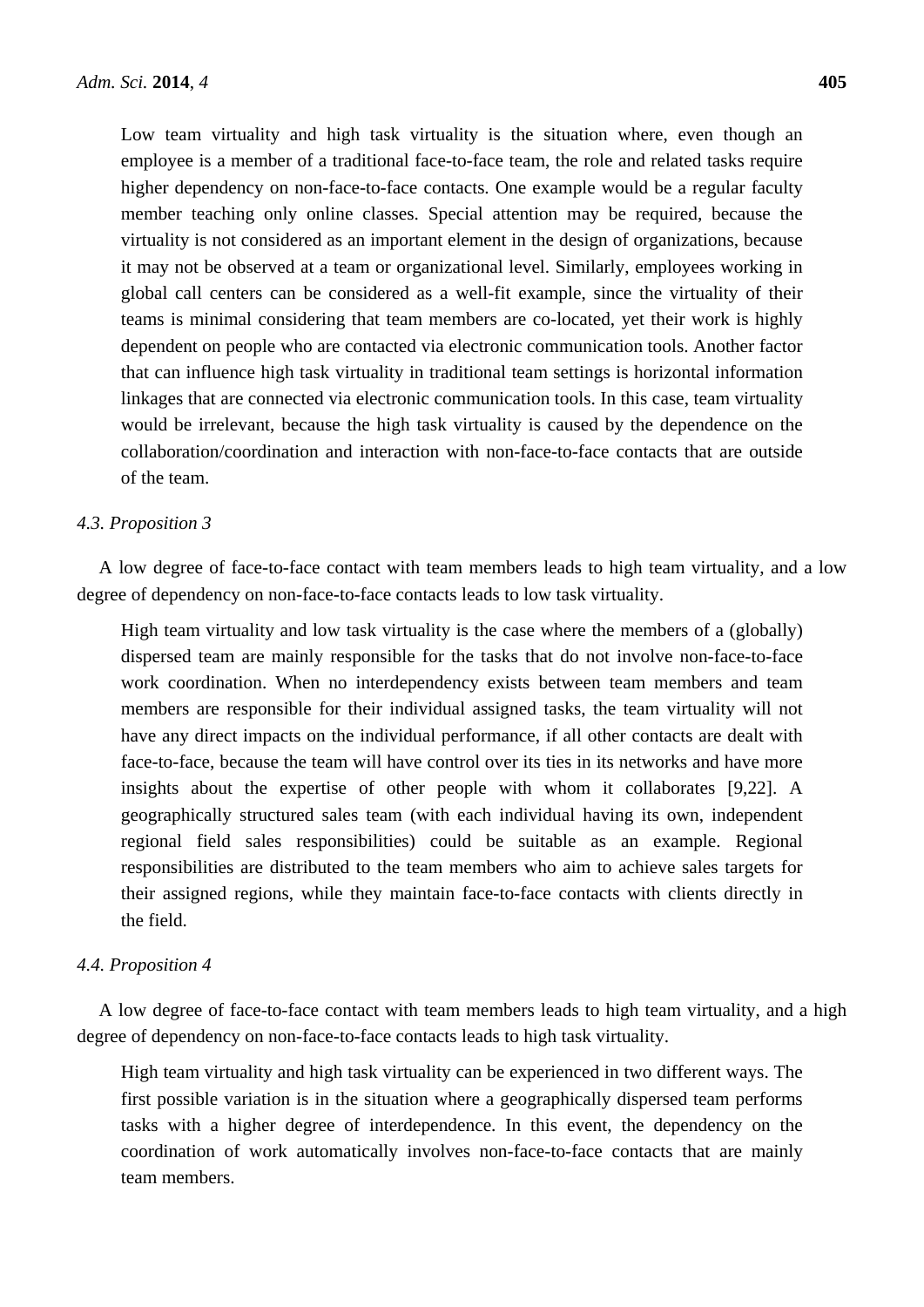Another variation could be one where team members have lower interdependencies, but their tasks involve a higher degree of dependency on coordination, collaboration and interaction with non-face-to-face contacts. The best example fitting the latter variation could be any employee remotely working (home-office) with the assumption that he/she is a member of a team and collaborating with others. As a result, off-site working not only increases the virtuality of teams, as team members lose face-to-face contact with each other, but it also raises task virtuality.

As outlined, higher task virtuality can be a result of team virtuality; however, this is not always the case. It is therefore critical for us to understand the related dynamics between task virtuality and team virtuality. In this way, we can predict the circumstances under which task virtuality becomes an important consideration.

One important thing to note is the instance of mixed team structures. If a virtual team consists of dispersed members whose job virtuality varies, then outcomes, such as performance, behaviors and attitudes, may differ, as well. In this instance, team virtuality is the same for all members in the team [19], yet task virtuality between members will differ. Consequently, this may create unequal working conditions between members who experience high levels of task virtuality and those who experience low levels of virtuality. This should be considered as another complexity in the job design. Addressing this complication entails understanding how this design may cause conflicting comparisons and inferences about individual performances, results and outcomes.

It can be argued that the individual level of virtuality is a condition that is not just dependent on team virtuality. We reasoned that this high task virtuality can be experienced by anyone whose tasks heavily include non-face-to-face contacts other than team members with whom the employee is dependent for completing assigned tasks.

Task virtuality is distinguished from other virtuality definitions in that it requires an assessment of the dependency on non-face-to-face contacts, including both team members and others that are inside and outside of the organization. Unlike previous studies investigating the individual level of virtuality, we extended the concept based on the discussion that co-located workers could also possess high individual task virtuality, if they are highly dependent on collaboration, cooperation and interaction with non-face-to-face contacts. Our main discussion in this paper is to challenge the existing conceptualization, which claims that individual virtuality is caused by team virtuality. However, we argue that a high level of team virtuality does not always determine the level of task virtuality. If the interdependence within team is low, the individual impacts of team virtuality will be minimal. Likewise, low team virtuality does not guarantee low task virtuality, if individuals' tasks depend on collaboration, coordination and interaction with non-face-to-face contacts.

#### **5. Task Virtuality and Yahoo**

Yahoo presents an interesting example illustrating the importance of both team and task virtuality, because their company is driven by virtuality in both respects. Therefore, with the above framework in mind, was Mayer right or wrong in her 2013 decision against flexible working? Many of the critics regarded her decision as damaging to virtual teamwork; however, their assessment did not fully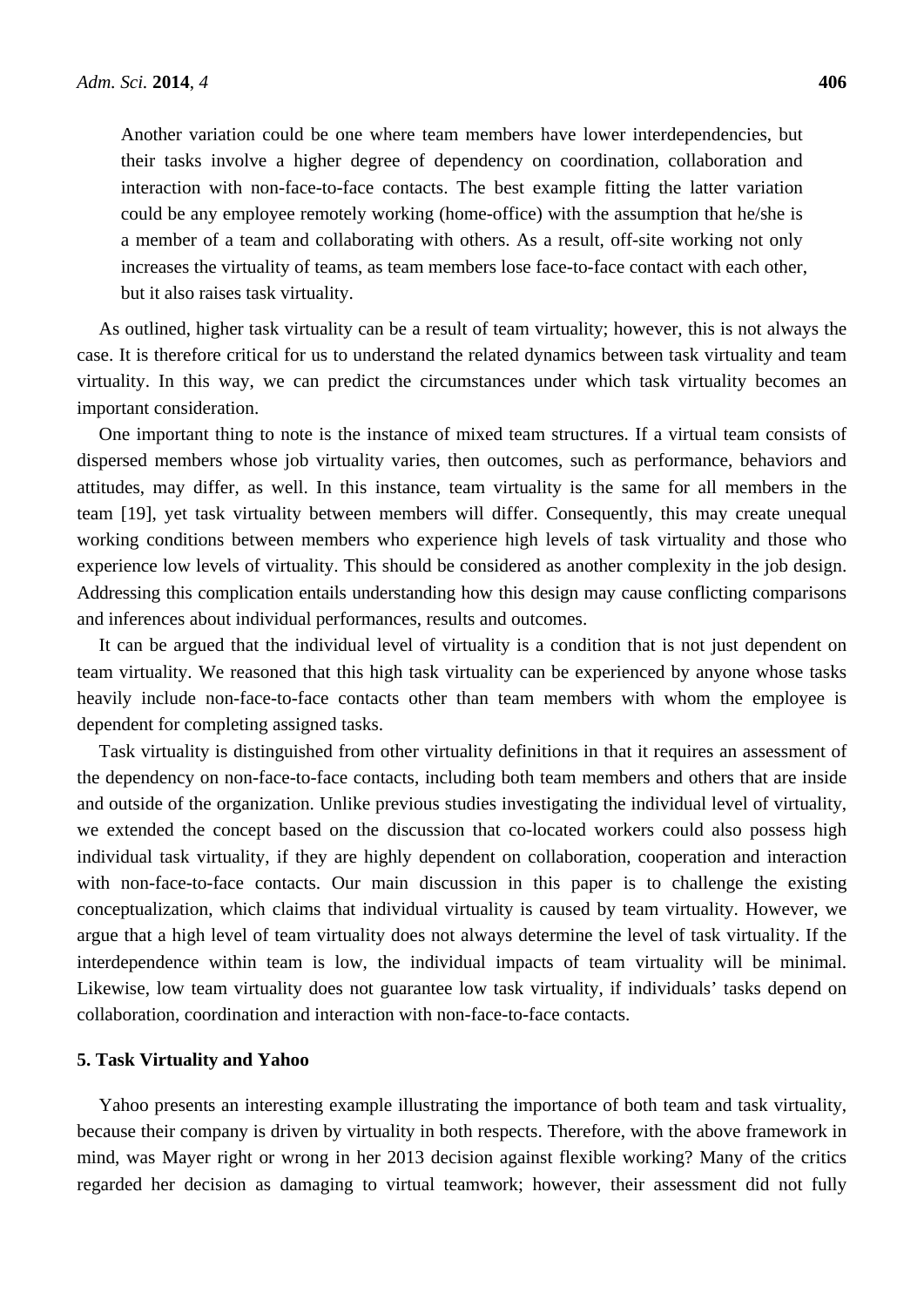consider the interactions between task and team virtuality. We consider Mayer's decision to have both advantages and disadvantages.

To Mayer's credit, there are disadvantages associated with task virtuality: When an employee works remotely, he/she not only becomes dispersed from team members, but also possibly detached from colleagues and co-workers. The objective of the decision made by Mayer was to enhance the communication and collaboration among Yahoo employees by sharing the office atmosphere with all colleagues from different departments at Yahoo. This objective sounds laudable enough, so why did her decision suffer from harsh criticisms? One possible reason is a misconception between team virtuality and task virtuality.

As discussed previously, task and team virtuality are not completely dependent on each other. Although Mayer's memo directly referenced virtual team collaboration, we believe that this was meant to remove virtual teamwork from the organization and replace it with face-to-face interactions where appropriate. Her memo, however, may not remove team virtuality from the workplace, and as such, we would expect virtual collaboration to still remain vibrant within the company, especially across global teams. Employees in global virtual teams would undoubtedly continue collaborating with their team members via electronic communications tools out of necessity. We would expect her decision to influence the task virtuality of certain employees who will become co-located with some of their colleagues, peers and maybe team members. With this understanding, proponents of virtual teamwork may have been less critical of her decision, as she clearly did not intend to remove either virtual tasks or global virtual teams from the company.

However, it can be argued that calling this decision an execution warrant for virtual teams would be a careless critique. If there are global virtual teams, composed of members that are located in different places across the world, team members will still continue cooperating with their team mates distantly, as gathering all Yahoo employees around the world into one office space would neither be feasible nor rational. Additionally, this was not the real purpose of this decision either. Yet, the difference would be the following: the cancellation of flexible working arrangements would definitely have an impact on the employees' task virtuality, if they will have more face-to-face interaction with their co-workers. Our translation of Mayer's move is that task virtuality is experienced as a complexity in the work practices at Yahoo. The concrete objective of this decision is not to destroy virtual team collaboration, but to eliminate the challenges that had arisen from high task virtuality, encouraging employees to collaborate and coordinate their tasks in a more face-to-face setting, while maintaining the existing team structures that require virtual teams to function.

#### **6. Why Task Virtuality Should Matter**

Virtuality is not only socially challenging, as outlined above, but requires employees with a specific set of skills, knowledge and abilities in order to be successful. Empirical evidence indicates that a conscientious work ethic is particularly important for cross-cultural collaboration in virtual teams [23]. The need for conscientious work is offset, however, by the fact that a lack of face-to-face communication and social interaction leads to less meaningful task associations, thus reducing the chances of conscientious work [24]. To avoid a negative environment, Curseu and colleagues [21] proposed that initial face-to-face meetings can, in part, overcome this obstacle in an effort to develop trust and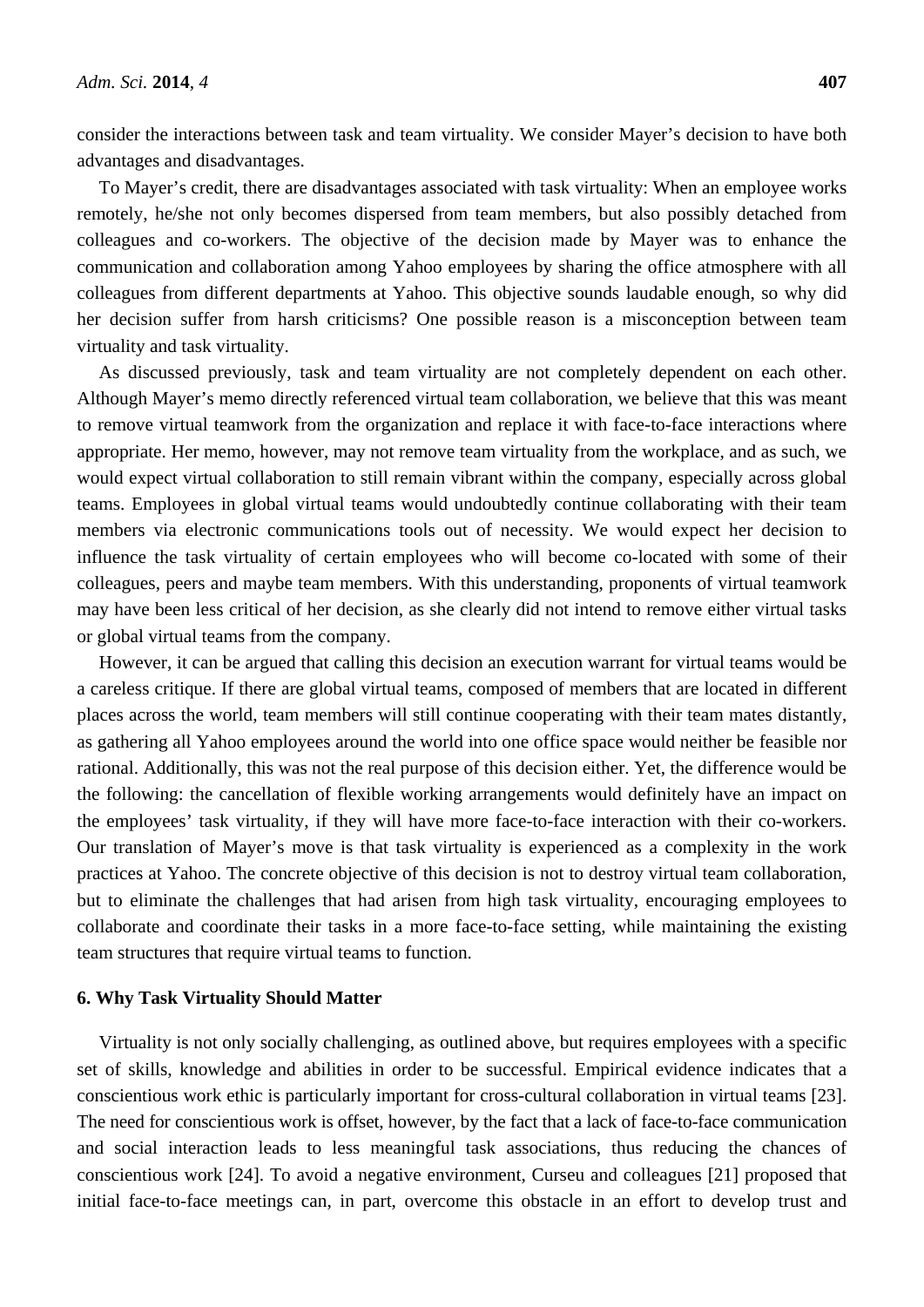cohesion in the virtual teamwork. Initial face-to-face meetings could also enhance the establishing of trust and cohesion between employees (particularly ones with low team virtuality and high task virtuality) and other non-face-to-face collaborators.

Leading virtual teams is just as challenging as being an employee within virtual teams. Team leaders must make critical evaluations of virtual employees based on criteria that may in fact be highly influenced by task virtuality. This becomes a particular problem when each member of a virtual team may experience different levels of task virtuality in their jobs. In essence, performance reviews may be a more accurate reflection of the differences in the task virtualities of employees rather than employee diligence. For example, we cannot expect a very meaningful evaluation of sales figures between two salespeople on the same virtual team if one of them contacts customers face-to-face and the other sells over the phone. Therefore, fair evaluations and comparisons should consider only the design of tasks with comparable task virtualities.

These concepts shed light on the practicality of Mayer's decision at Yahoo. Companies like Yahoo should recognize the challenges associated with virtuality, both at the team and task level, while being sensitive to the increasing importance of maintaining virtuality in all respects, from the global team level to the individual task level. Thus, we suggest that companies make an effort to incorporate appropriate measures in their organizational design, accounting for the task virtuality concept. Measures must consider the challenge of assessing employees' task virtualities on a managerial level, the social challenges of high-task virtuality roles and the resulting organizational outcomes. If task virtuality is found as a distracting condition for collaboration and effective cooperation, managers could either consider restructuring the organizational design in a way that reduces individuals' task virtualities or take similar actions as Mayer did.

## **7. Practical Implications for Managers**

As this paper discusses, task virtuality has implications from the selection to assessment of employees. Common misconceptions about the interactions between task and team virtuality lead even the most practiced managers to false conclusions, which can lead selection and assessment astray. To reiterate, those situations at the highest risk of mismanagement are those where the task virtuality of an individual is relatively high, even though the team's virtual characteristics are low.

Managers may believe that a high level of task virtuality can only be associated with high team virtuality. Consequently, their selection of employees for a traditional team may be misguided if they seek candidates with strong knowledge, skills and abilities based solely on traditional tasks, while ignoring qualities relevant to virtual tasks. As we discussed, it is often the case that employees in traditional settings may also have a high level of task virtuality that requires communication, coordination and collaboration with non-face-to-face contacts. If, however, as in the Yahoo example, a company takes deliberate actions to reduce their employees' task virtuality, focusing primarily on traditional skills rather than virtual ones is an appropriate action.

Due to the misconception of the team and task virtuality, managers may consider how they train employees. Often, virtual team trainings are only provided to members that work in virtual teams. Yet, in today's global organizations, everyone has to deal with non-face-to-face contacts. As a result, communication, culture, trust and conflicts can be problematic for conventional workers, as well as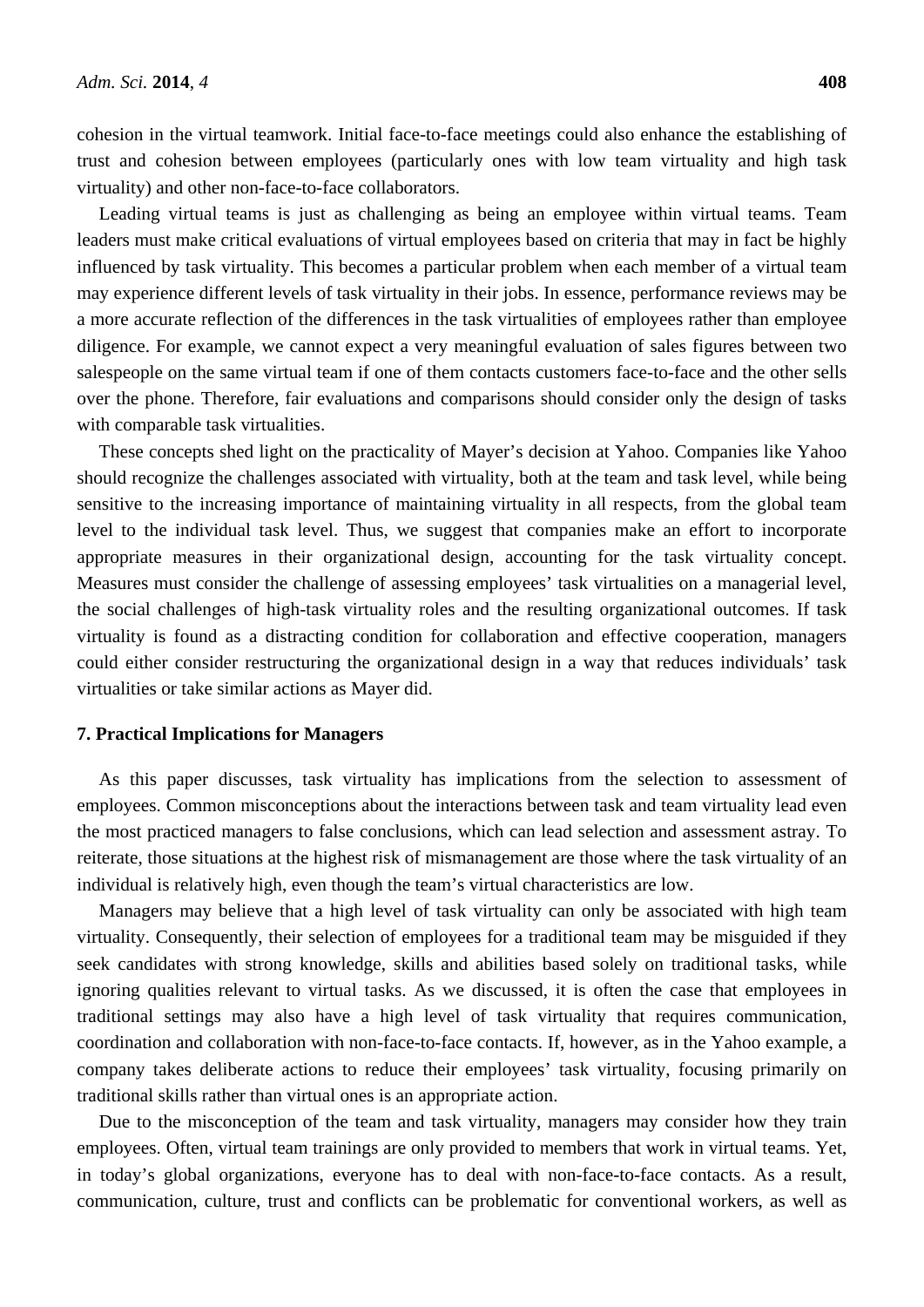virtual ones. It is therefore reasonable that managers should also consider the impacts of task virtuality and determine the training needs of their staff accordingly in both virtual and traditional team settings. This would overcome the problems of virtual tasking, which are recognized in virtual teams, but latent in conventional teams. The two-dimensional framework illustrated here will provide a preliminary checkbox for managers to evaluate the design of their teams and organizations and coordinate the work and training requirements accordingly. As a result, managers can expect their performance comparisons and evaluations to become more meaningful.

Managers make an extraordinary effort to coordinate virtual team work, because they consider the challenges that virtual team members face to be critical. However, identifying these challenges for virtual teams is not sufficient, because it does not consider the consequences of task virtuality. By the same token, managers leading traditional team settings need to be aware of these challenges as task virtuality becomes more prevalent in organizations.

Managers and practitioners can use this paper to reconsider the implications and challenges caused by task virtuality within conventional teams. Similarly, managers of virtual teams may use this paper to balance the performance expectations for their employees in complex situations where task and team virtualities interact, especially when individuals experience different levels of task virtualities. Whether managing virtual or traditional teams, task virtuality should be considered as an important factor in job and organization design, as it has clear implications in the obstacles and challenges faced with the communication and coordination of work.

## **8. Limitations and Directions for Further Studies**

Even though this study contributes to the literature with a new organizational concept, there are several limitations to address. First of all, the Yahoo case is presented as an illustrative example to highlight the importance and practical relevance of the task virtuality concept in organizations. By doing so, we discourse the distinction between team and task virtuality and refute a misconception that has been widely cited. Therefore, the interferences about the implications, in particular at Yahoo, reflect some common characteristics of the construct introduced contextually. While it is believed that cases are more appropriate methods when presenting conceptual analyses [25], there is a certain need to extend the framework with appropriate models and hypotheses to test the existence and real implications of task virtuality. We acknowledge that the lack of data support is the main limitation that should be evaluated. Further research could overcome this limitation by integrating task virtuality with a distinctive measure that combines the degree of virtuality within teams, as well as within individuals' network groups. Secondly, although this article focuses on virtuality at the individual level, future studies could evaluate the impacts of interdependence between agents in relation to task virtuality. Finally, we also acknowledge that there are various definitions and dimensions proposed in the literature that illuminate the virtuality concept, especially at the team level. Though some researchers particularly focused on discontinuities between team members' spatial, temporal, organizational, cultural boundaries, technology use, differences in team members' work practices [26,27] and linguistic differences [28], the task virtuality concept takes an approach to virtuality that relates the extent of virtual tool usage for coordinating, collaborating and/or interacting with non-face-to-face contacts in order to execute job processes [18,29,30]. The perspective of discontinuities is highly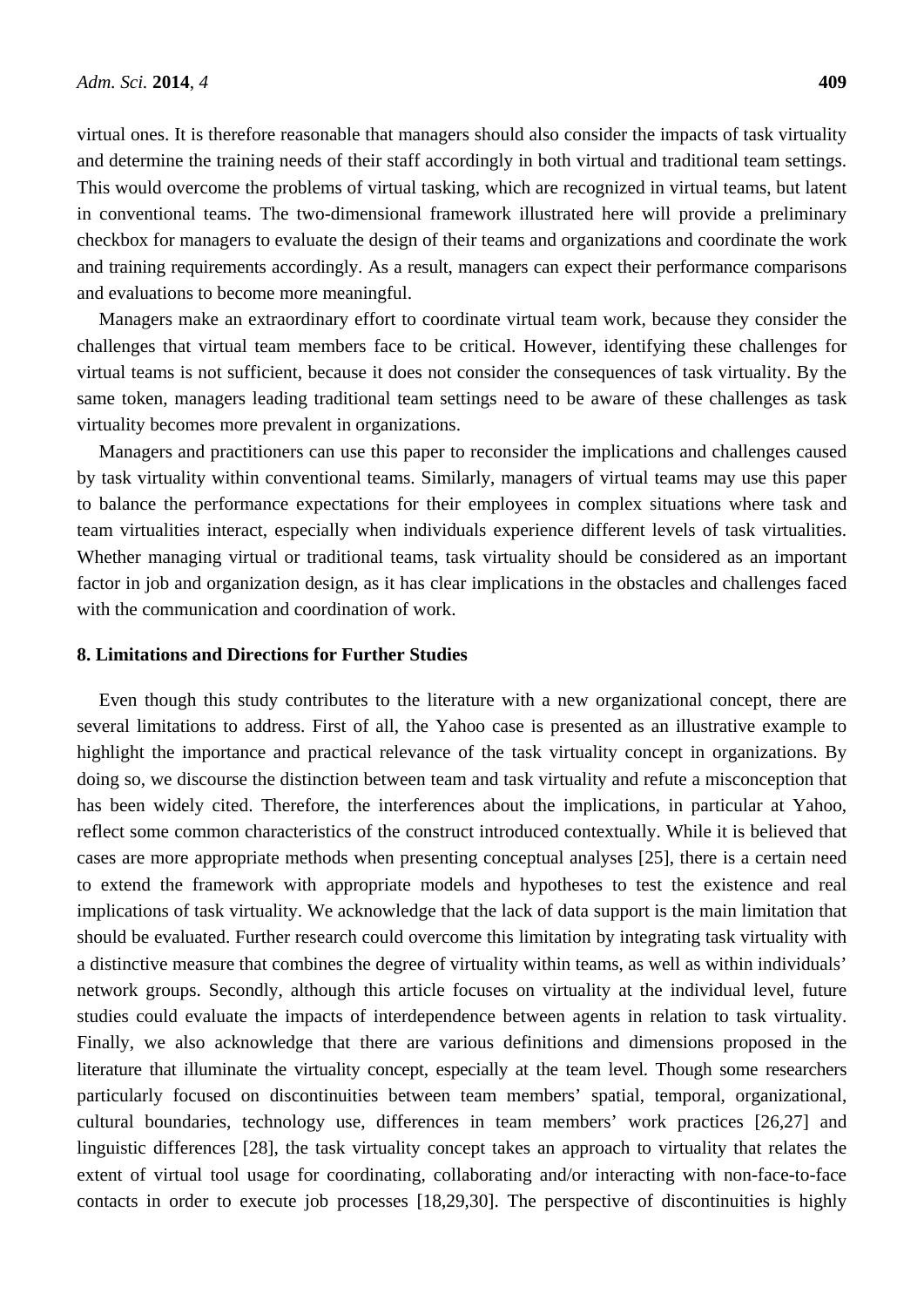relevant, as they not only occur at the team level, but also during the entire work process, which involves other parties, both inside and outside of the organizations. Unquestionably, assessing task virtuality from the perspective of discontinuities would add an invaluable contribution to the examination of the relations between task virtuality and other organizational/behavioral outcomes to uncover further implications for organizations.

## **9. Conclusions**

The aim of the paper is to extend our conceptual understanding of individual level virtuality, the concept coined by Suh and colleagues [19]. According to this concept, individual level virtuality is an immediate result of team virtuality. This implies a directional relation between team virtuality and the individual level of virtuality. While our model of task virtuality captures the association between team and task virtuality, it further claims that team virtuality is not the only reason why individuals encounter tasks that require virtual collaboration with others.

Our proposed definition differentiates itself from team virtuality by taking all non-face-to-face contacts with whom one collaborates, interacts and coordinates into account, as well. These contacts can be colleagues, clients, suppliers and all other parties that a person is dependent on to complete individual tasks. However, task virtuality is not a concept that can be completely differentiated from team virtuality. As our definition concerns the dependency on all non-face-to-face contacts, including team members, it should include team members, as well. Therefore, the interdependency between agents (within team and within networks) is critical in assessing the degree of task virtuality.

If a virtual team is highly interdependent, where tasks are highly reciprocal, and no other parties are involved in members' tasks, such as in pure virtual team projects, members will experience high task virtuality, since individiuals' tasks cannot be separated from team tasks.

On the other hand, the distinction of our proposed definition from earlier approaches of individual virtuality is related with the fact that task virtuality cannot be separated by other non-face-to-face contacts if a higher level of interdependencies exists. For example, if the dependency within a virtual team is rather pooled, the interdependence within the team would be considered rather weak. As the tasks are rather individualized in such teams, team virtuality may not be the only determinant in task virtuality. The reason is that an individual could still experience high task virtuality, if higher dependency on other non-face-to-face contacts is in place, which can be measured by the level of coordination, collaboration and interaction required with other non-face-to-face contacts.

The two-dimensional virtuality framework proposed provides a tool that will help organization designers to assess individuals' exposure to both team and task virtuality. Based on this framework, managerial guidelines are developed for the consideration of the organizational design of teams and of the tasks of individuals. From a managerial standpoint, task virtuality deserves more attention, as it is an inseparable part of today's working environments. As a result, managers will be able to provide more relevant leadership and supervision according to the needs of the employees' task virtuality, and they will be able to take more serious measures if task virtuality is found to be a distracting condition for collaboration in the organization, as Mayer did. Even though it is too early to tell at this stage whether task virtuality has a significant impact on organizational outcomes, it is certainly worth analyzing further. Either in virtual or in traditional team settings, task virtuality will play an important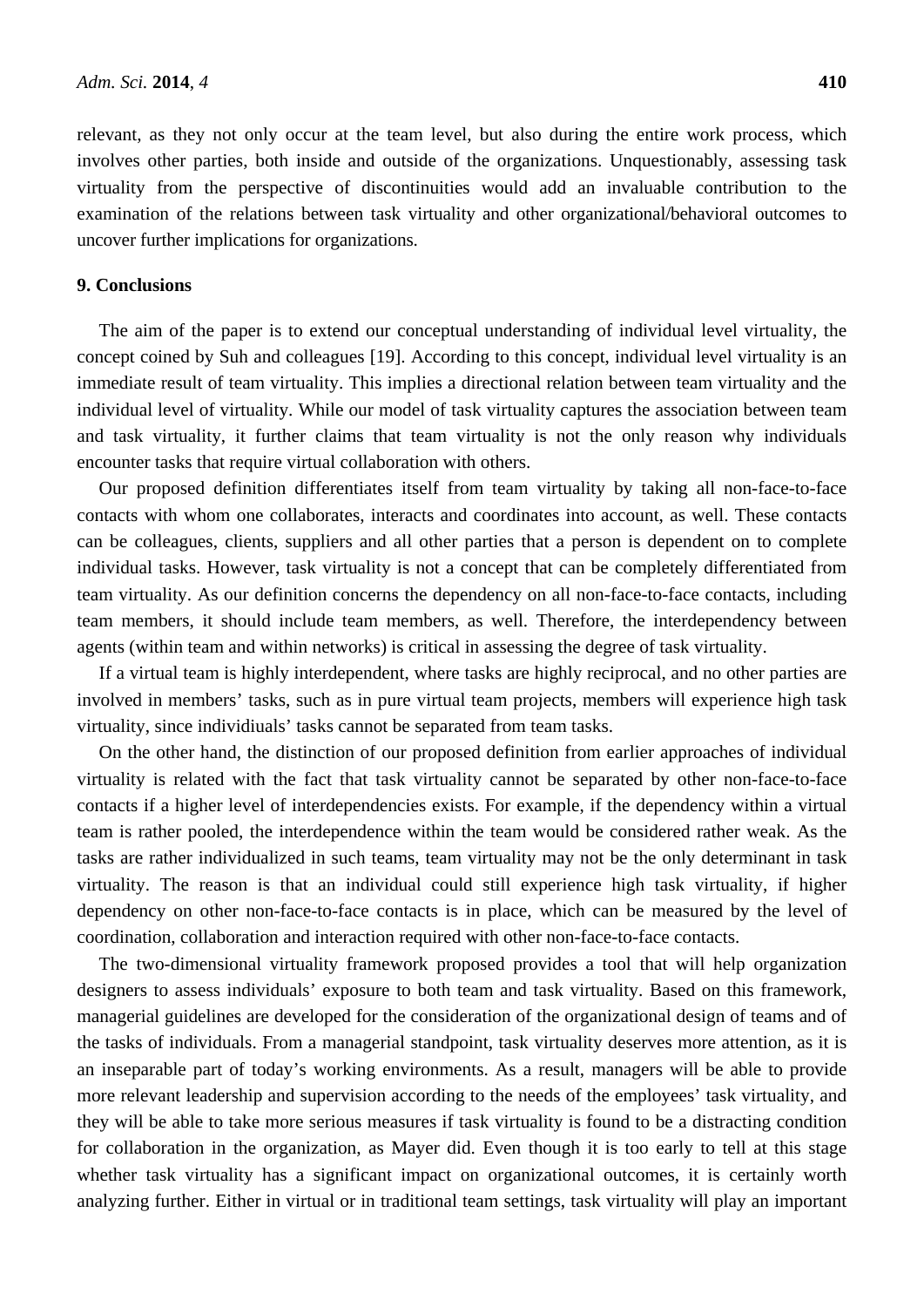role as we depend more and more on ICT tools in our daily communications with others. The approach presented in this paper will regenerate the focus in organizational design, as this paper contributes to the literature by highlighting the fact that the challenges of and the exposure to virtual work could also be experienced in traditional settings.

# **Conflicts of Interest**

The author declares no conflict of interest.

# **References**

- 1. Oldham, G.R.; Hackman, J.R.; Stepina, L.P. *Norms for the Job Diagnostic Survey*; Technical Report No. 16; Yale University School of Organization and Management: New Haven, CT, USA, 1978.
- 2. Hill, N.S.; Kang, J.H.; Seo, M.G. The interactive effect of leader-member exchange and electronic communication on employee psychological empowerment and work outcomes. *Leadersh. Q.* **2014**, *25*, 772–783.
- 3. Branson, L.; Clausen, T.S.; Sung, C.H. Group style differences between virtual and face-to-face teams. *Am. J. Bus.* **2008**, *23*, 65–70.
- 4. Townsend, A.M.; DeMarie, S.M.; Hendrickson, A.R. Virtual teams: Technology and the workplace of the future. *Acad. Manag. Exec.* **1998**, *12*, 17–29.
- 5. D'Souza, G.C.; Colarelli, S.M. Team member selection decisions for virtual *versus* face-to-face teams. *Comput. Hum. Behav.* **2010**, *26*, 630–635.
- 6. Brahm, T.; Kunze, F. The role of trust climate in virtual teams. *J. Manag. Psychol.* **2012**, *27*, 595–614.
- 7. Gibson, C.B.; Gibbs, J.L. Unpacking the concept of virtuality: The effects of geographic dispersion, electronic dependence, dynamic structure, and national diversity on team innovation. *Adm. Sci. Q.* **2006**, *51*, 451–495.
- 8. Arling, P.A.; Subramani, M. The effect of virtuality on individual network centrality and performance in on-going, distributed teams. *Int. J. Internet Enterp. Manag.* **2011**, *7*, 325–348.
- 9. Cross, R.; Cummings, J.N. Tie and network correlates of individual performance in knowledge-intensive work*. Acad. Manag. J.* **2004**, *47*, 928–937.
- 10. Cairns, T.D. What will tip the scales for flexible work arrangements: Motivation or collaboration? *Employ. Relat. Today* **2013**, *40*, 29–33.
- 11. NetAge Endless Knots. Marissa Mayer, We Need to Talk: This Genie Is Way Out of the Bottle. Available online: http://endlessknots.netage.com/endlessknots/2013/02/marissa-we-need-totalk.html (accessed on 12 August 2014).
- 12. Majchrzak, A.; Malhotra, A.; Stamps, J.; Lipnack, J. Can absence make a team grow stronger? *Harv. Bus. Rev.* **2004**, *82*, 131–137.
- 13. Wilson, J.; Crisp, C.B.; Mortensen, M. Extending construal-level theory to distributed groups: Understanding the effects of virtuality. *Organ. Sci.* **2013**, *24*, 629–644.
- 14. Ayoko, O.B.; Konrad, A.M.; Boyle, M.V. Online work: Managing conflict and emotions for performance in virtual teams. *Eur. Manag. J.* **2012**, *30*, 156–174.